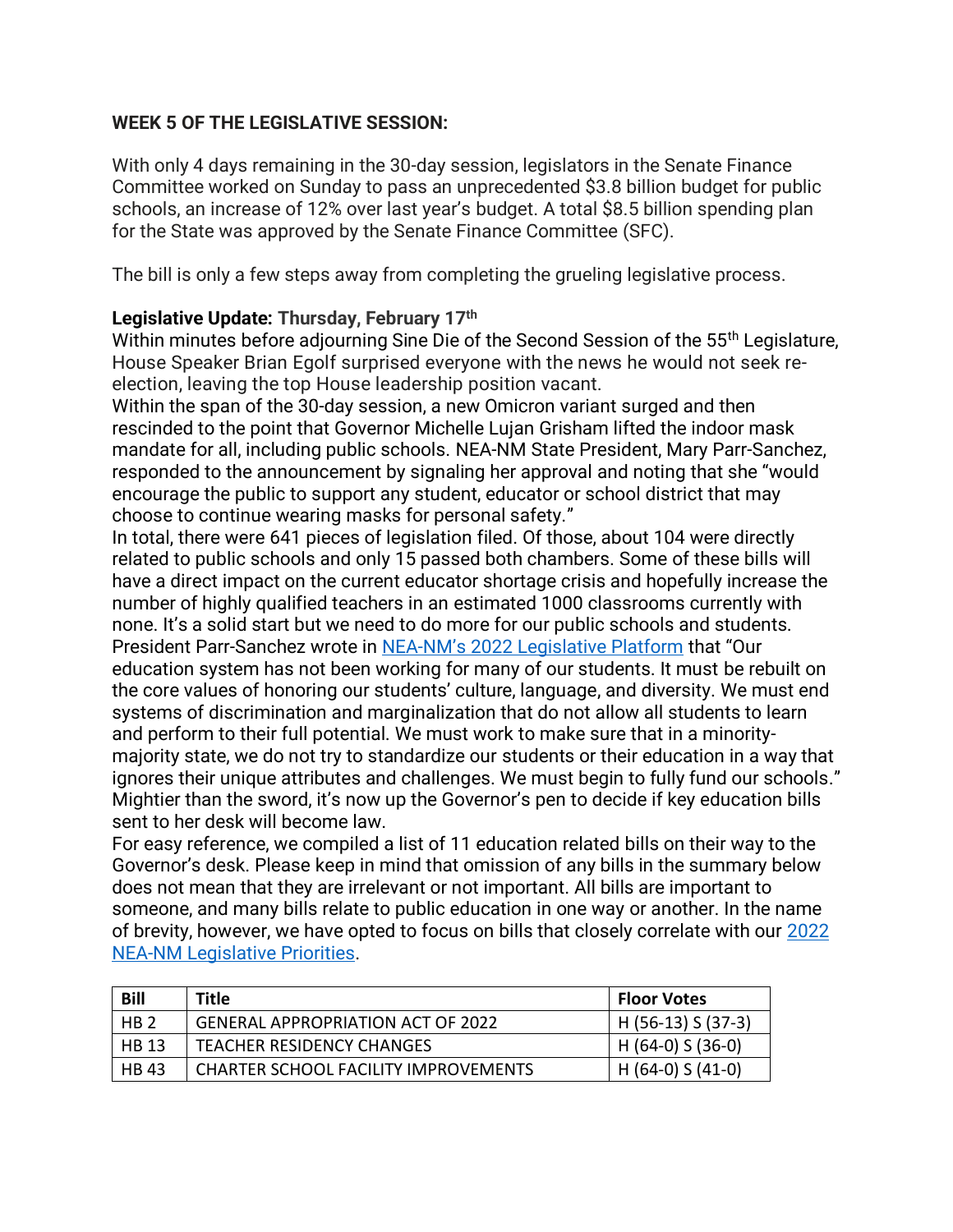|                 | <b>2023 TRANSPORTATION DISTRIBUTION</b>        |                       |
|-----------------|------------------------------------------------|-----------------------|
| <b>HB 57</b>    | <b>CALCULATIONS</b>                            | H $(65-0)$ S $(38-0)$ |
|                 | NATIVE AMERICAN LANGUAGE CERTIFICATE           |                       |
| HB 60           | <b>SALARIES</b>                                | H $(63-0)$ S $(34-0)$ |
| <b>HB73</b>     | EDUCATIONAL RETIREES RETURNING TO WORK         | $H(62-1) S(41-0)$     |
| HB 119          | ADJUST CERTAIN SCHOOL DISTRIBUTIONS            | H $(62-0)$ S $(34-0)$ |
| SB <sub>1</sub> | <b>INCREASING SALARY FOR LICENSED TEACHERS</b> | $S(35-0) H(68-0)$     |
|                 | CONTRIBUTIONS TO EDUCATIONAL RETIREMENT        |                       |
| SB 36           | <b>FUND</b>                                    | S (35-0) H (52-12)    |
|                 | EARLY CHILDHOOD EDUCATION DEPT                 |                       |
| <b>SB 38</b>    | <b>AUTHORIZATIONS</b>                          | $S(29-0) H(69-0)$     |
| SB 134          | NM HOUSING TRUST FUND                          | S (37-3) H (51-19)    |
| SB 140          | OPPORTUNITY SCHOLARSHIP ACT                    | S (30-6) H (51-17)    |

## **Educator Wages:**

- $\overline{v}$  [HB 2,](https://www.nmlegis.gov/Legislation/Legislation?Chamber=H&LegType=B&LegNo=2&year=22) the budget bill, includes a 7% pay raise for all public school employees. 3% will be paid in the 4<sup>th</sup> quarter of the current fiscal year and the other 4% paid as the new school year begins. The bill covers a \$15/hour minimum wage for all hourly school employees and \$1.6 million for an average 4% pay raise for all public school transportation personnel. \$64 million to provide an average 3% for educators participating in K-5 plus or Extended Learning.
- $\checkmark$  SB 1 will raise the Tier minimums to \$50,000 (Level 1), \$60,000 (Level 2) and \$70,000 (Level 3).
- $\sqrt{H}B$  13. Teacher Residency Changes, increases stipends for residents in the teacher residency program from \$20,000/year to no less than \$35,000/year.
- $\checkmark$  [HB 60](https://www.nmlegis.gov/Legislation/Legislation?chamber=H&legType=B&legNo=60&year=22) will provide \$1.2 million to increase salaries for teachers who hold a Native American language and culture certificate.
- $\checkmark$  [SB](https://www.nmlegis.gov/Legislation/Legislation?chamber=S&legtype=B&legno=36&year=22) 36 increases employer contributions to the educational retirement fund by an additional 1 percentage point in FY23 and by 1 percentage point in FY24, raising the rate for FY23 from 16.15 percent of salary to 17.15 percent of salary and raising the rate for FY24 and subsequent years the rate would be raised to 18.15 percent. [HB 2](https://www.nmlegis.gov/Legislation/Legislation?Chamber=H&LegType=B&LegNo=2&year=22) contains \$20 million to fund the changes.

## **Healthcare:**

Legislators failed to pass [HB 59](https://www.nmlegis.gov/Legislation/Legislation?Chamber=H&LegType=B&LegNo=59&year=22) and [SB 101](https://www.nmlegis.gov/Legislation/Legislation?Chamber=S&LegType=B&LegNo=101&year=22) delivering relief for ever-increasing healthcare premiums. [HB 59](https://www.nmlegis.gov/Legislation/Legislation?Chamber=H&LegType=B&LegNo=59&year=22) passed the House Education Committee with a unanimous vote but was tabled in the House Appropriation and Finance Committee because it was not part of [HB 2.](https://www.nmlegis.gov/Legislation/Legislation?Chamber=H&LegType=B&LegNo=2&year=22) On the Senate side, [SB 101](https://www.nmlegis.gov/Legislation/Legislation?Chamber=S&LegType=B&LegNo=101&year=22) passed the Senate Education Committee with a unanimous vote but failed to get on the Senate Finance Committee agenda and died in the time-strapped legislative session.

NEA-NM will continue to fight for affordable healthcare for all educators during the interim. One crucial tactic in our strategic plan moving forward is the continued advocacy and involvement of our members with legislators on both the Legislative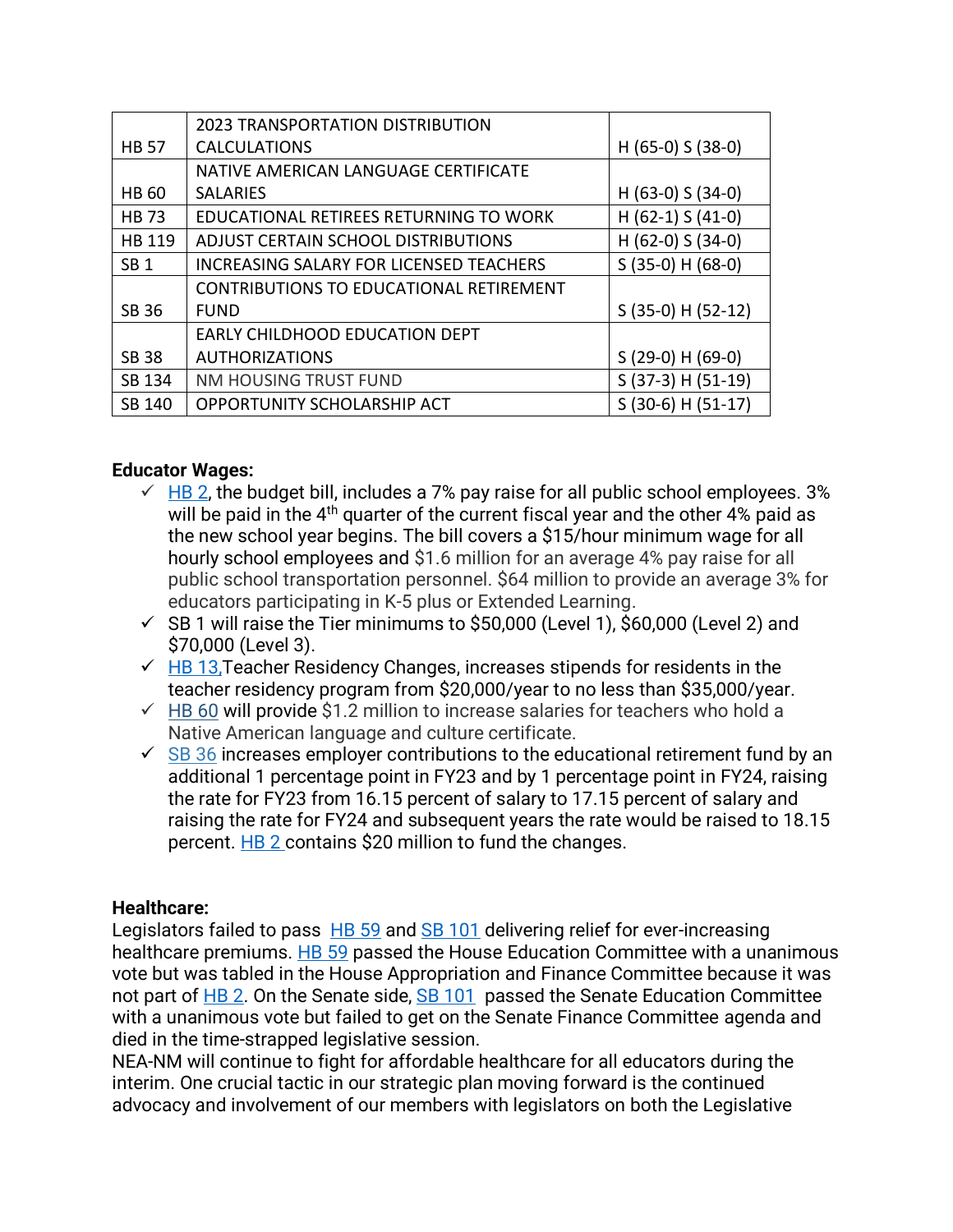Finance Committee and Legislative Education and Study Committee. Your voice and advocacy during the interim will prove key in winning the fight for affordable healthcare. **Planning Time:**

 $\checkmark$  [HB 2](https://www.nmlegis.gov/Legislation/Legislation?Chamber=H&LegType=B&LegNo=2&year=22) includes \$21 million for much needed professional development.

# **Class Size and Adequate Staffing:**

- $\checkmark$  [HB 2](https://www.nmlegis.gov/Legislation/Legislation?Chamber=H&LegType=B&LegNo=2&year=22) provides \$50 million to help with hard-to-staff positions, \$20 million for the Teacher Preparation Affordability Scholarship Fund and \$5 million for Teacher Loan Repayment Fund paving the way for future generations of educators.
- $\sqrt{1}$  [HB 73](https://www.nmlegis.gov/Legislation/Legislation?Chamber=H&LegType=B&LegNo=73&year=22) removes restrictions for retired educators to return to the classroom and continue to keep their pension after a three-month (90 day) layout period. Retired educators will be limited to serving for 36 months.

# **Community Schools:**

 $\overline{V}$  [HB 2](https://www.nmlegis.gov/Legislation/Legislation?Chamber=H&LegType=B&LegNo=2&year=22) will invest \$8 million to expand the Community Schools model that NEA-NM supports. NEA-NM members called to fully fund a statewide rollout of the Community Schools strategy for all high-poverty schools and support Community Schools with much-needed technical assistance and professional development.

# **Early Childhood Education:**

- $\checkmark$  [SB 38](https://www.nmlegis.gov/Legislation/Legislation?chamber=S&legType=B&legNo=38&year=22) includes the power to transfer background check authority, childcare licensing authority, and duty to convene the Family, Infant, Toddler Interagency Coordinating Council to allow the Early Childhood Education and Care Department (ECECD) to conduct its essential functions and responsibilities.
- $\checkmark$  [HB 2](https://www.nmlegis.gov/Legislation/Legislation?Chamber=H&LegType=B&LegNo=2&year=22) invests over \$260 million for Early Childhood Education and Care programs.

# **Higher Education:**

- $\leq$  [SB 140](https://www.nmlegis.gov/Legislation/Legislation?chamber=S&legtype=B&legno=140&year=22) will cover all tuition and fees for all degree-seeking undergraduate students who have not earned a college degree, are enrolled any public state or tribal college in New Mexico who take between 6 and 18 hours during the fall and spring semesters and, maintain a 2.5 grade point average. [SB 140](https://www.nmlegis.gov/Legislation/Legislation?chamber=S&legtype=B&legno=140&year=22) provides a solid pathway and the economic means for disadvantage students, especially those from working families, to attend college, succeed and contribute to the growth of our state.
- $\sqrt{H}B$  2 contains close to \$1 billion in funding for Higher Education.

## **Other underlining public-school investments:**

- $\checkmark$  \$95 million for in-person Extended Learning Time programs
- $\checkmark$  \$119.8 million for K-5 plus programs
- $\checkmark$  \$43 million to purchase culturally and linguistically appropriate instructional materials
- $\checkmark$  \$10 million for career technical education initiatives and equipment
- $\checkmark$  \$8 million to provide evidence-based structured literacy interventions and develop literacy collaborative models K-2<sup>nd</sup> grade
- $\checkmark$  \$14.9 million for the Indian Education Fund
- $\checkmark$  \$13.3 million for Tribal and Rural ELTP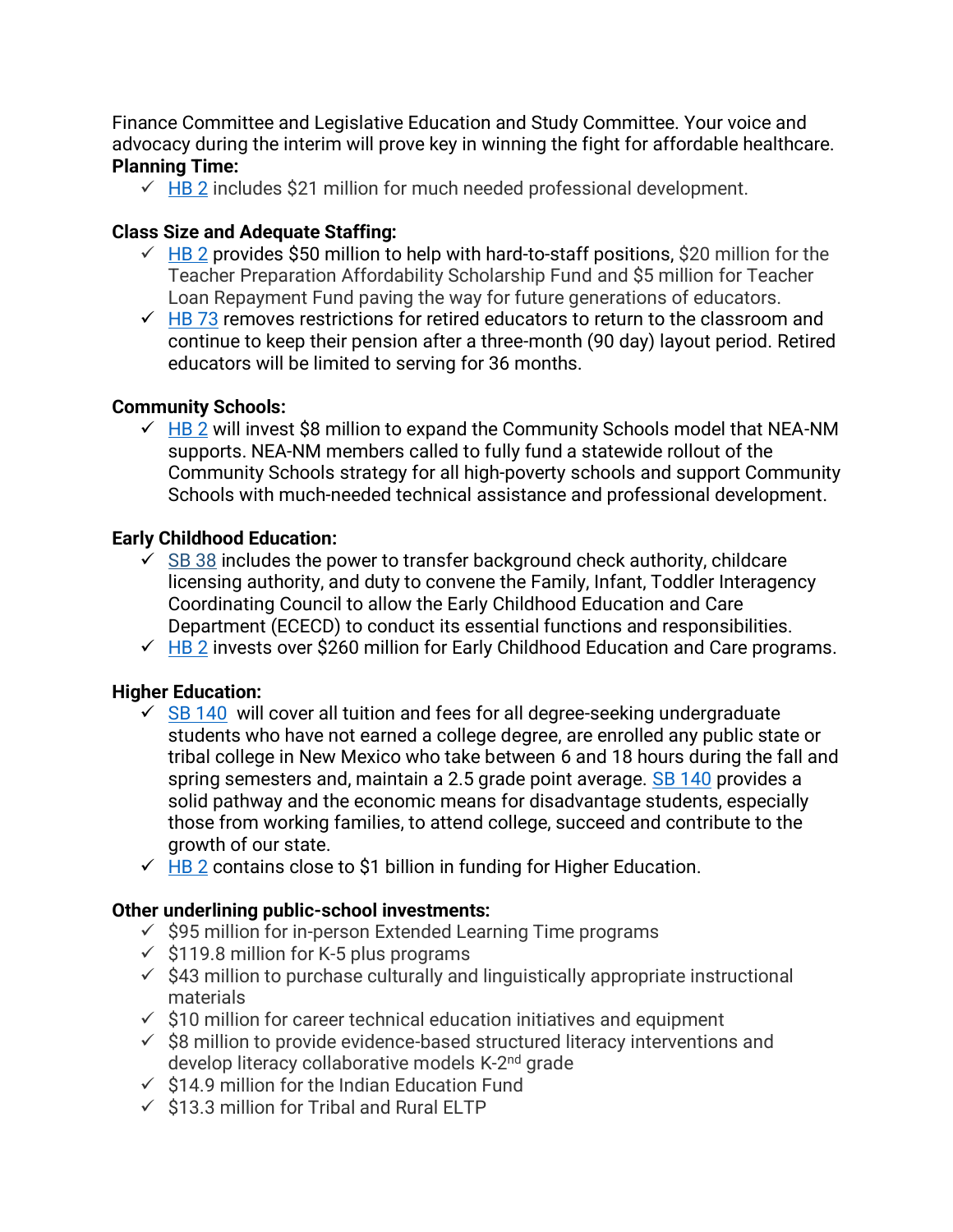- $\checkmark$  \$2 million for Tribal libraries
- $\checkmark$  \$500 thousand for implementation of the Hispanic Education Act
- $\checkmark$  \$10 million for emergency educational technology and information technology staffing needs at New Mexico public schools

#### **Charter Schools**

[HB 43](https://www.nmlegis.gov/Legislation/Legislation?Chamber=H&LegType=B&LegNo=43&year=22) appropriates \$10 million for charter school facility improvements.

### **Adequate Funding**

[HB 57](https://www.nmlegis.gov/Legislation/Legislation?chamber=H&legtype=B&legno=57&year=22) and [HB 119,](https://www.nmlegis.gov/Legislation/Legislation?chamber=H&legtype=B&legno=119&year=22) make necessary funding adjustments for schools as the result of the pandemic. These bills are critical for student transportation services and to increase capital outlay funding for all school districts. NEA-NM supports adequate funding for all public schools.

### **Affordable Housing**

Confronting the housing crisis that many of our educators are facing, [SB 134](https://www.nmlegis.gov/Legislation/Legislation?Chamber=S&LegType=B&LegNo=134&year=22) provides \$24 million in recurring funds for the New Mexico Housing Trust Fund to develop affordable housing for low to middle income workers and their families.

### **Legislative Update: Wednesday, February 16th**

Wednesday marked the last day for both the House and Senate Education Committees to hear debate and vote on bills. NEA-NM thanks the members and staff of these committees for their time, dedication, and heart. NEA-NM will continue to work with legislators, in the interim, in favor of our students and public-school educators. House Education Committee

Members approved reforms to the Opportunity Scholarship Fund in [SB 140/](https://www.nmlegis.gov/Legislation/Legislation?chamber=S&legtype=B&legno=140&year=22)a. The bill will cover tuition and fees for all degree-seeking undergraduate students of any public state or tribal college in New Mexico. Eligible students must take between six to 18 hours during the fall and spring semesters and maintain a 2.5 grade point average. In addition, members voted in favor of **SB [243](https://www.nmlegis.gov/Legislation/Legislation?chamber=S&legtype=B&legno=243&year=22)** amending the Family Income Index Act to remove the restrictions on how funding must be used. The bill allows funds to be used for career technical education or work-based learning. The family income index was enacted in 2021 to specifically target funding to public schools with high concentrations of poverty.

Both bills will move to the House Floor.

### Senate Education Committee

Legislators also voted in favor of [HB 43,](https://www.nmlegis.gov/Legislation/Legislation?Chamber=H&LegType=B&LegNo=43&year=22) a bill that appropriates \$10 million for charter school facility improvements. The bill now heads to the Senate Floor.

### House and Senate Floor

As of this Monday morning, we have compiled a list of the education bills tracked and cleared by both chambers. There is total of 9 bills that are headed to the Governor's desk, except for HB 2, the budget bill, which is pending a concurrent vote.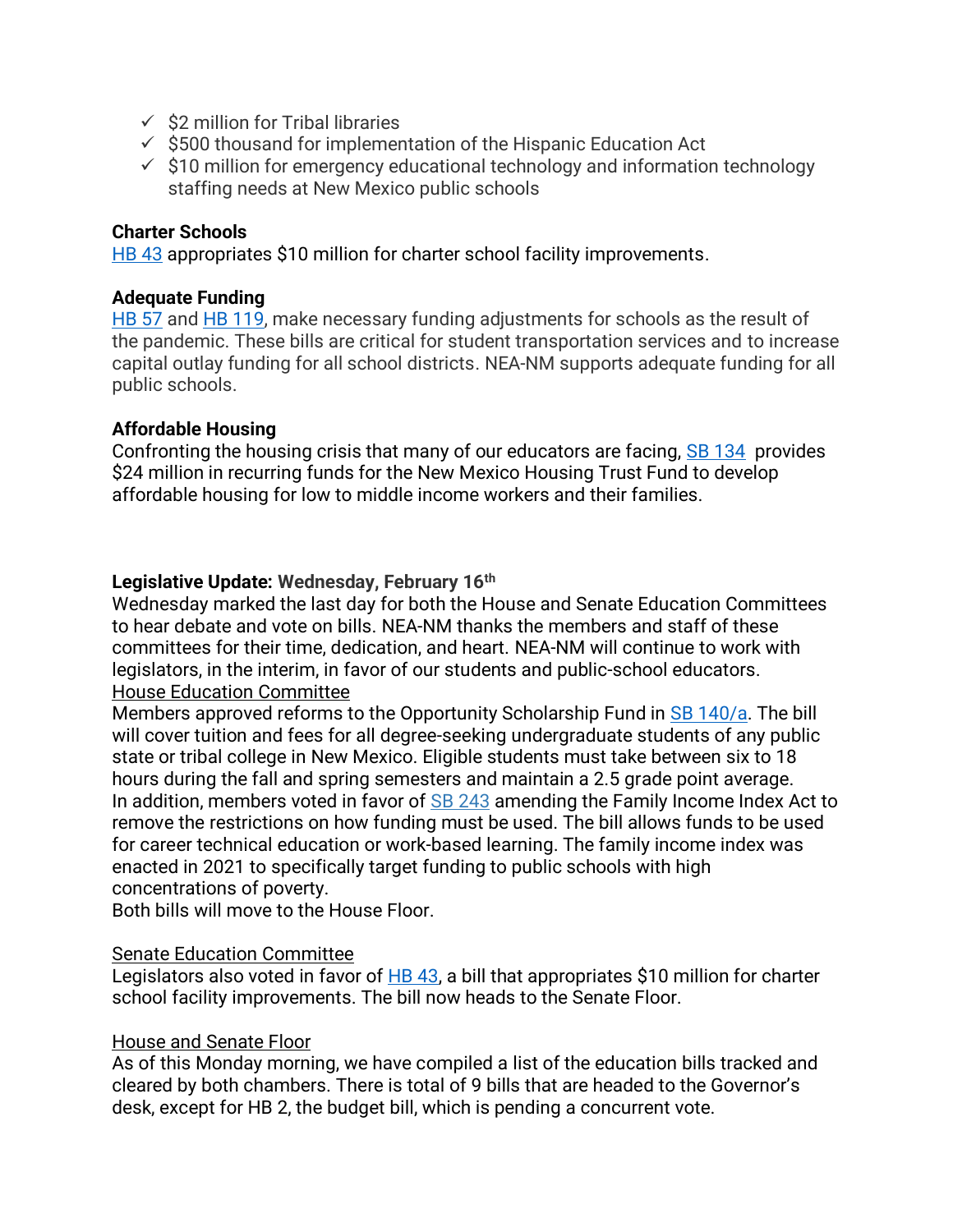| House (H)       |                                               |                       |  |
|-----------------|-----------------------------------------------|-----------------------|--|
| Senate (S) Bill | Title                                         | <b>Floor Votes</b>    |  |
|                 |                                               | H (56-13) S (37-      |  |
| HB <sub>2</sub> | <b>GENERAL APPROPRIATION ACT OF 2022</b>      | 3)                    |  |
| HB 119          | ADJUST CERTAIN SCHOOL DISTRIBUTIONS           | H $(62-0)$ S $(34-0)$ |  |
| <b>HB 13</b>    | <b>TEACHER RESIDENCY CHANGES</b>              | H $(64-0)$ S $(36-0)$ |  |
|                 | 2023 TRANSPORTATION DISTRIBUTION              |                       |  |
| <b>HB 57</b>    | <b>CALCULATIONS</b>                           | H $(65-0)$ S $(38-0)$ |  |
|                 |                                               | H (51-18) S (19-      |  |
| <b>HB 132</b>   | <b>INTEREST RATES FOR CERTAIN LOANS</b>       | 8)                    |  |
| <b>HB 60</b>    | NATIVE AMERICAN LANGUAGE CERTIFICATE SALARIES | H (63-0) S (34-0)     |  |
|                 | CONTRIBUTIONS TO EDUCATIONAL RETIREMENT       | $S(35-0)$ H (52-      |  |
| <b>SB 36</b>    | <b>FUND</b>                                   | 12)                   |  |
| SB <sub>1</sub> | INCREASING SALARY FOR LICENSED TEACHERS       | $S(35-0) H(68-0)$     |  |
|                 |                                               | $S(37-3) H(51-$       |  |
| SB 134          | NM HOUSING TRUST FUND                         | 19)                   |  |

## House Floor

The budget bill, [HB 2,](https://www.nmlegis.gov/Legislation/Legislation?Chamber=H&LegType=B&LegNo=2&year=22) finally made it through the grueling legislative process. The House voted to approve Senate amendments and sent the bill to the Governor's desk. The budget bill will funnel \$3.6 billion into the State Equalization Guarantee (SEG). Over \$400 million will be used to increase compensation for educators.

With the intent to clarify the scope and duties of the Early Childhood Education and Care Department (ECECD), Representatives passed [SB 38.](https://www.nmlegis.gov/Legislation/Legislation?chamber=S&legType=B&legNo=38&year=22) The bill includes the power to transfer background check authority, childcare licensing authority, and duty to convene the Family, Infant, Toddler Interagency Coordinating Council to allow the ECECD to conduct its essential functions and responsibilities.

After receiving a unanimous vote in the Senate, House legislators voted on a couple of amended bills on the concurrence calendar. Representatives voted to approve  $\overline{AB}$  60, as amended. The bill requires a minimum annual salary for an educator holding a Native American language and culture certificate match that of a level 1 licensed teacher. Also, representatives voted in favor of [HB 132,](https://www.nmlegis.gov/Legislation/Legislation?chamber=H&legType=B&legNo=132&year=22) changing interest rates on certain loans. The House voted 51 in the affirmative and 17 in the negative to approve [SB 140/](https://www.nmlegis.gov/Legislation/Legislation?chamber=S&legtype=B&legno=140&year=22)a, a bill that will reform the Opportunity Scholarship Fund. The bill will cover tuition and fees for all degree-seeking undergraduate students who have not earned a college degree and are enrolled in any public state or tribal college in New Mexico. Eligible students must take between 6 and 18 hours during the fall and spring semesters and maintain a 2.5 grade point average. [SB 140/](https://www.nmlegis.gov/Legislation/Legislation?chamber=S&legtype=B&legno=140&year=22)a provides an economic pathway for disadvantaged students, especially those from working families, to attend college, succeed and contribute to the growth of our state. Senate Floor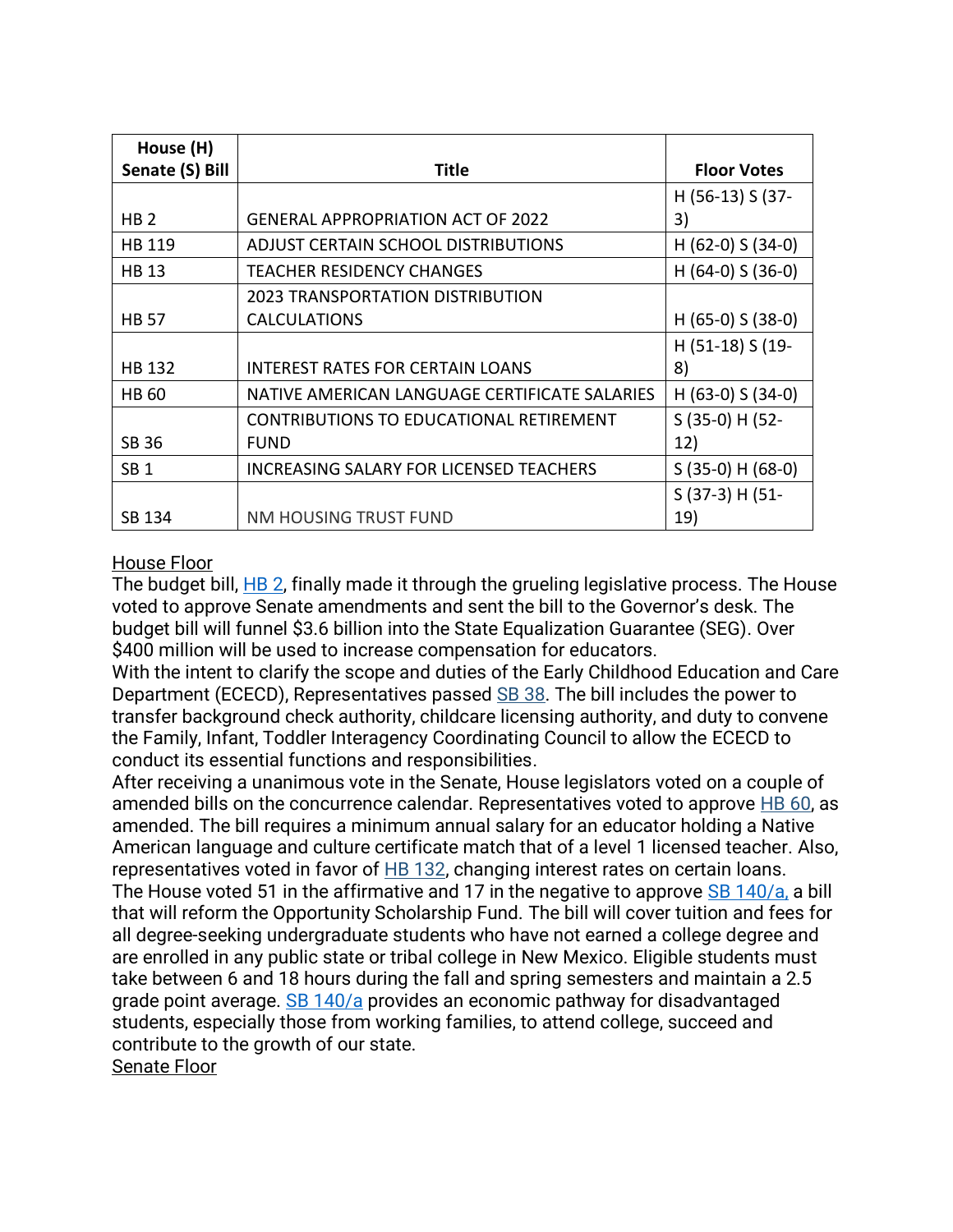Senators wrestled to find a balance between allowing retired educators to return to the classroom to help with the current educator shortage crisis and the need to protect the solvency of the Educational Retirement fund balance. After a lengthy debate, Senators voted 41 in the affirmative and 0 in the negative to allow retired educators to return to work after a 90-day layout period but would limit that worker to 36 months of additional service. [HB 73/](https://www.nmlegis.gov/Legislation/Legislation?Chamber=H&LegType=B&LegNo=73&year=22)a includes a provision to ease the negative impact on the Educational Retirement fund balance. Contributions paid to the ERB after returning to the classroom are non-refundable. The bill raises questions around the cost of healthcare if a retired educator decides to return to the classroom. We recommend that a retired educator planning to return to the classroom contact the [Educational Retirement Board.](https://www.nmerb.org/) [SB 172](https://www.nmlegis.gov/Legislation/Legislation?chamber=S&legtype=B&legno=172&year=22) is identical to [HB 73](https://www.nmlegis.gov/Legislation/Legislation?Chamber=H&LegType=B&LegNo=73&year=22)

Next stop, the Governor's pen.

### **Legislative Update: Tuesday, February 15th**

House Government, Elections, and Indian Affairs

The committee approved [SB 38,](https://www.nmlegis.gov/Legislation/Legislation?chamber=S&legtype=B&legno=38&year=22) a bill that includes the power to transfer background check authority, childcare licensing authority, and duty to convene the Family, Infant, Toddler Interagency Coordinating Council to allow the ECECD to conduct its essential functions and responsibilities. The bill now heads to the House Floor and only steps away from reaching the Governor's desk.

### House Floor

After a relatively short debate, legislators passed [SB](https://www.nmlegis.gov/Legislation/Legislation?chamber=S&legtype=B&legno=36&year=22) 36 with 52 votes in favor and 12 against. The bill increases employer contributions to the educational retirement fund by an additional 1 percentage point in FY23 and by 1 percentage point in FY24, raising the rate for FY23 from 16.15 percent of salary to 17.15 percent of salary and raising the rate for FY24 and subsequent years the rate would be raised to 18.15 percent.  $H\text{B}$  2 contains \$20 million to fund the changes.

Confronting the housing crisis, the Senate voted to approve [SB 134,](https://www.nmlegis.gov/Legislation/Legislation?Chamber=S&LegType=B&LegNo=134&year=22) providing \$24 million in recurring funds for the New Mexico Housing Trust Fund (NMHTF) with 51 votes in the affirmative and 15 against.

In August, NEA-SF conducted a survey of about 400 school staff members. The survey found that a great majority of educators were not able to buy a home in Santa Fe on their salary. The median home sales price in Santa Fe is more than \$500,000. Both bills, [SB](https://www.nmlegis.gov/Legislation/Legislation?chamber=S&legtype=B&legno=36&year=22) 36 and [SB 134](https://www.nmlegis.gov/Legislation/Legislation?Chamber=S&LegType=B&LegNo=134&year=22) now head to the Governor's desk.

Clarifying the process in which workers are allowed to collectively organize and form a union, legislators voted to approve/disapprove [SB 41](https://www.nmlegis.gov/Legislation/Legislation?Chamber=S&LegType=B&LegNo=41&year=22) amending the University Research Park and Economic Development Act to allow workers to form a union subject to the Public Employee Bargaining Act rather than the federal National Labor Relations Act as they currently are.

### Senate Floor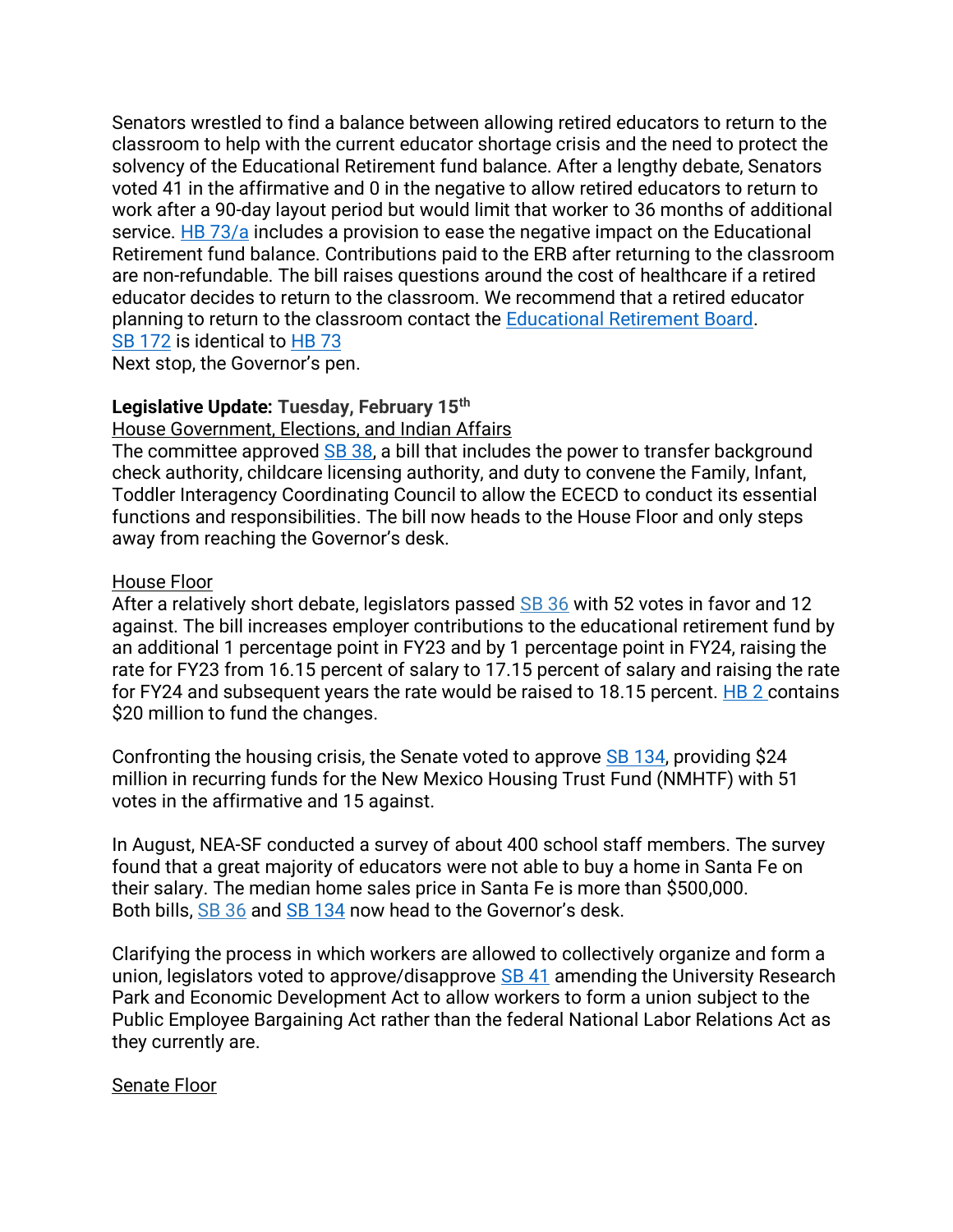Senators debated and voted unanimously  $(34-0)$  to approve  $H\rightarrow$  60 requiring that the minimum annual salary for an educator holding a Native American language and culture certificate match that of a level 1 licensed teacher. Senator Harold Pope spoke in favor of this bill and referred to it as an equity bill. Representative Derrick Lente stated during the House Floor debate that "Without language there is no culture." In the absence of any debate, Senators gave [HB 119](https://www.nmlegis.gov/Legislation/Legislation?chamber=H&legtype=B&legno=119&year=22) a unanimous vote (34-0). The bill changes the calculation of the state distribution for school districts levying the publicschool capital improvements tax or "two-mill levy" increase funding through the Public-School Capital Outlay Act from \$20.1 million to \$31.1 million, an increase of \$10.9 million, or 54 percent.

## **Legislative Update: Monday, February 14 th**

As of Monday morning, of all the education bills that we have been tracking, only 7 have passed the House Floor and 5 on the Senate side. Below is a quick snapshot for your reference:

| <b>House/Senate</b><br><b>Bill</b> |       | <b>Bill Title</b>                              | <b>House/Senate</b><br><b>Floor Vote</b> |
|------------------------------------|-------|------------------------------------------------|------------------------------------------|
|                                    | H 119 | ADJUST CERTAIN SCHOOL DISTRIBUTIONS            | $H(62-0)$                                |
| H                                  | 73    | EDUCATIONAL RETIREES RETURNING TO WORK         | $H(62-1)$                                |
| H.                                 | 60    | NATIVE AMERICAN LANGUAGE CERTIFICATE SALARIES  | $H(63-0)$                                |
| H                                  | 43    | <b>CHARTER SCHOOL FACILITY IMPROVEMENTS</b>    | $H(64-0)$                                |
| H.                                 | 13    | <b>TEACHER RESIDENCY CHANGES</b>               | $H(64-0)H(62-5)$                         |
| H                                  | 57    | 2023 TRANSPORTATION DISTRIBUTION CALCULATIONS  | $H(65-0)$                                |
| H.                                 | 39    | GRT DEDUCTION FOR NONATHLETIC SPECIAL EVENTS   | $H(67-1)$                                |
| S.                                 | 38    | EARLY CHILDHOOD EDUCATION DEPT AUTHORIZATIONS  | $S(29-0)$                                |
|                                    | S 140 | OPPORTUNITY SCHOLARSHIP ACT                    | $S(30-6)$                                |
| S.                                 | 1     | <b>INCREASING SALARY FOR LICENSED TEACHERS</b> | $S(35-0)$                                |
| S.                                 | 36    | CONTRIBUTIONS TO EDUCATIONAL RETIREMENT FUND   | $S(35-0)$                                |
| S.                                 | 243   | <b>FAMILY INCOME INDEX DISTRIBUTION USES</b>   | $S(36-0)$                                |

### Senate Education Committee Agenda

It was an intense day in the SEC with legislators discussing and voting on 5 House Bills and a Senate Memorial.

Moving along the legislative process and now facing the Senate floor, House bills [HB](https://www.nmlegis.gov/Legislation/Legislation?chamber=H&legtype=B&legno=13&year=22) 13/a Teacher Residency Changes, HB [57/](https://www.nmlegis.gov/Legislation/Legislation?chamber=H&legtype=B&legno=57&year=22)a 2023 Transportation Distribution Calculations, [HB](https://www.nmlegis.gov/Legislation/Legislation?chamber=H&legtype=B&legno=73&year=22) 73/a Educational Retirees Returning to Work, and HB [119](https://www.nmlegis.gov/Legislation/Legislation?chamber=H&legtype=B&legno=119&year=22) Adjust Certain School Distributions all received a Do Pass.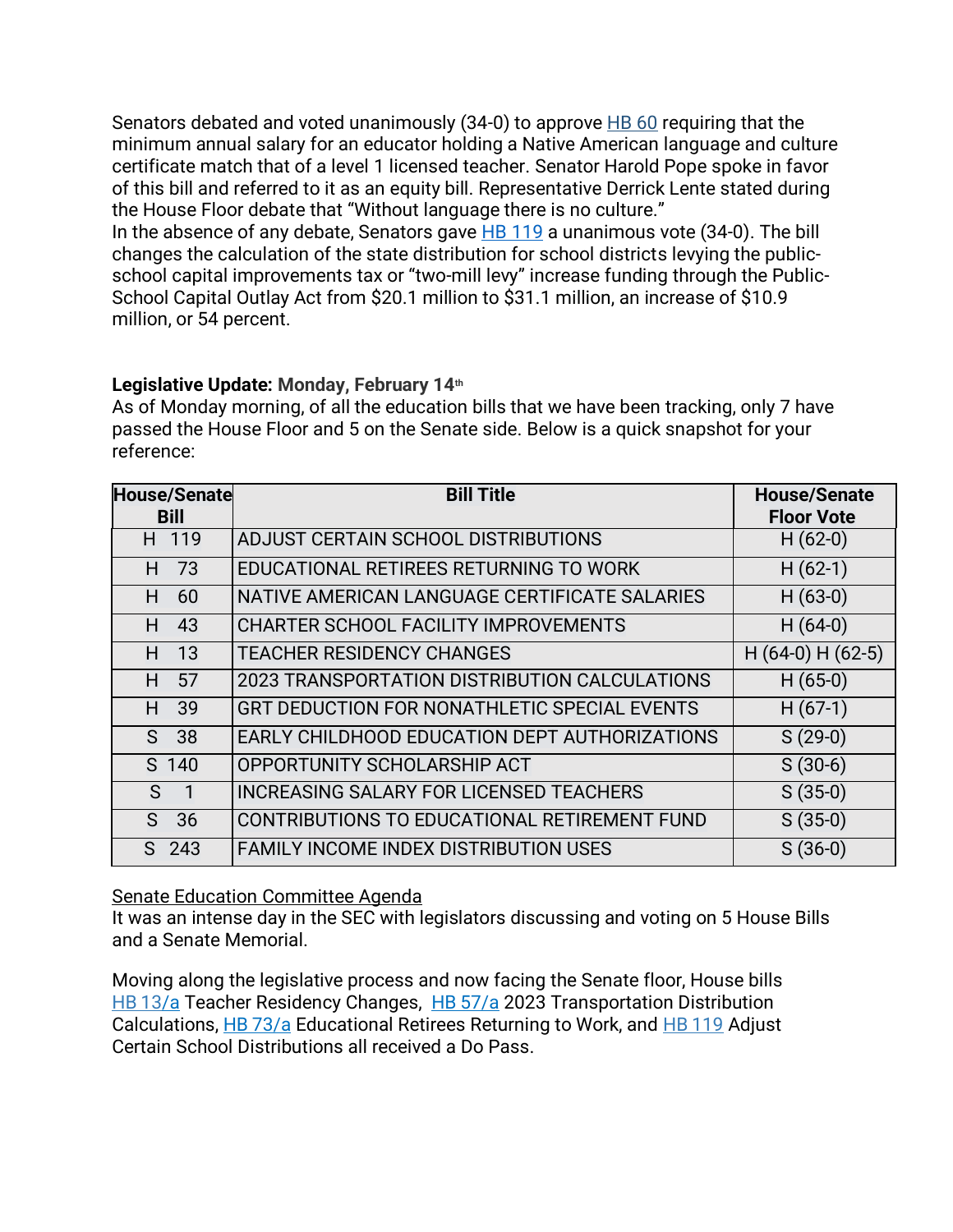After a couple of hours of debate and several amendments, legislators finally agreed to approve [HB](https://www.nmlegis.gov/Legislation/Legislation?chamber=H&legtype=B&legno=60&year=22) 60/a Native American Language Certificate Salaries. The bill now heads to the Senate Finance Committee.

Legislators also moved to pass [Senate Memorial 31,](https://www.nmlegis.gov/Legislation/Legislation?Chamber=S&LegType=M&LegNo=31&Year=22) requesting the Legislative Education Study Committee study to explore a flat school board per diem. The SEC will meet again on Wednesday, perhaps for the last time in the 30-day session.

### House Appropriation and Finance Committee

A swift debate resulted in a favorable vote for [SB](https://www.nmlegis.gov/Legislation/Legislation?chamber=S&legtype=B&legno=1&year=22) 1and [SB](https://www.nmlegis.gov/Legislation/Legislation?chamber=S&legtype=B&legno=36&year=22) 36, sending both these education bills to the House Floor for a final vote. The bills are just a couple of steps away from the Governor's desk.

[SB](https://www.nmlegis.gov/Legislation/Legislation?chamber=S&legtype=B&legno=1&year=22) 1 will increase the statutory minimum teacher salaries to \$50 thousand for level 1 teachers, \$60 thousand for level 2 teachers, and \$70 thousand for level 3-A teachers and counselors. The bill would also increase the statutory salary minimums for principals and assistant principals.

[SB](https://www.nmlegis.gov/Legislation/Legislation?chamber=S&legtype=B&legno=36&year=22) 36 increases employer contributions to the educational retirement fund by an additional 1 percentage point in FY23 and by 1 percentage point in FY24, raising the rate for FY23 from 16.15 percent of salary to 17.15 percent of salary and raising the rate for FY24 and subsequent years the rate would be raised to 18.15 percent. [HB 2](https://www.nmlegis.gov/Legislation/Legislation?Chamber=H&LegType=B&LegNo=2&year=22) contains \$20 million to fund the changes.

### House Floor

Following a lengthy debate on a bill that will bring tax changes, legislators focused their attention on several bills, among them **SB 1**, Increasing Salary for Licensed Teachers. With no debate and a unanimous vote of 64-0, legislators sent the bill to the Governor's desk.

|                              | <b>Current Law</b> | Senate Bill 1 |  |  |
|------------------------------|--------------------|---------------|--|--|
| Level 1 Teacher              | \$41,000           | \$50,000      |  |  |
| Level 2 Teacher              | \$50,000           | \$60,000      |  |  |
| Level 3 Teacher              | \$60,000           | \$70,000      |  |  |
| Principal                    |                    |               |  |  |
| <b>Elementary Assistant</b>  | \$66,000           | \$77,000      |  |  |
| Middle School Assistant      | \$69,000           | \$80,500      |  |  |
| <b>High School Assistant</b> | \$75,000           | \$87,500      |  |  |
| <b>Elementary School</b>     | \$72,000           | \$84,000      |  |  |
| <b>Middle School</b>         | \$84,000           | \$98,000      |  |  |
| <b>High School</b>           | \$96,000           | \$112,000     |  |  |

### **Minimum Teacher and Principal Salaries**

Source: LESC Files

#### Senate Floor